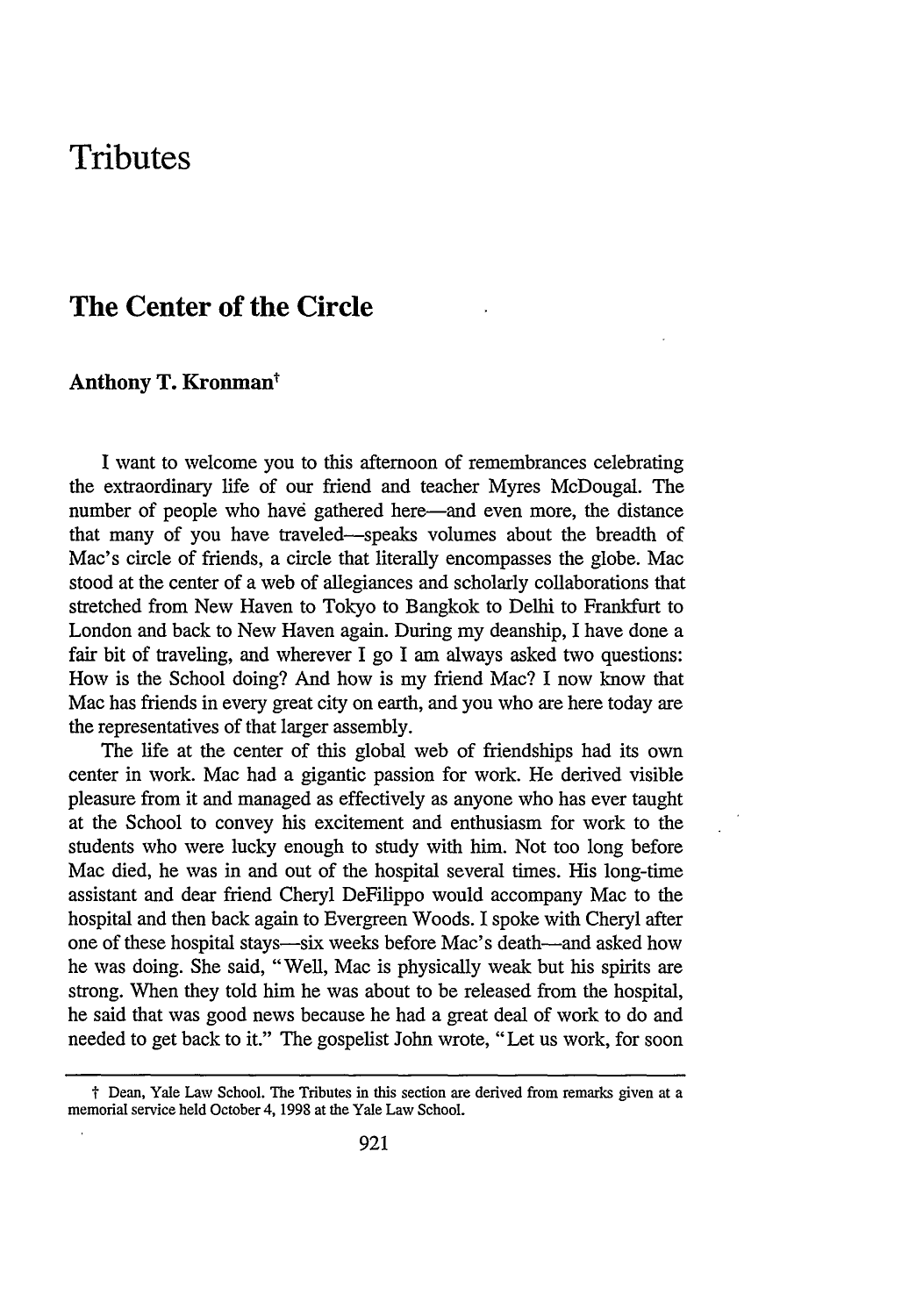it will be night and then no work can be done."' No one understood that sentiment more profoundly than Myres McDougal.

Yet Mac's passion for his work and the work itself-the magnificence of all those books on the library shelf-does not by itself explain why so many have made the trip to be here in New Haven today. As great and brilliant a teacher and scholar as Mac was, he was also a remarkable human being. This is something that everyone who came into his radiant circle understood and grew to appreciate.

In the months since Mac's death, I have received countless letters from former students and friends around the world, and they all have one characteristic in common. Each of these letters expresses immense admiration and respect for Mac's intellectual achievements, but each then goes on to recount an incident of one kind or another that touched the writer in a personal way. I could spend the rest of the afternoon sharing with you the anecdotes recounted in these letters. Let me share just a few.

When Winston Nagan arrived in New Haven in 1975, he had heard a fair bit about Mac and Mac's jurisprudence. He was eager to meet the great man and enrolled in Mac's international law class. Winston describes his experience as follows.

When I came to Yale, I signed up for Mac's class on international law. I had not yet settled on an advisor or what program I was going to do. In the first class Mac was doing everything possible to get a rise out of his students. Near the end of class, he stated a proposition about the prospects for peace in the Middle East that was clearly not tenable for anyone who had actually visited the region as I had done quite recently. To break the silence I challenged him and we went back and forth. At the end of the class, without any display of emotion he said, "I'd like to see Mr. Nagan in my office." All the Yalies came over to me and said, "He's going to throw you out of the Law School. How could you challenge him like that? He's a famous authority." Having thus been reminded of my tenuous status at Yale, I trundled up to Mac's office. As I entered the office I saw a little sign that said, "non illegitimus carborundum" which roughly translated means, "don't let the bastards grind you down." I thought, "I hope he doesn't think I am a bastard with any capacity to grind him down." I sat down, noticing the broad smile on his face. He said, "Who is your advisor?" I responded, "I'd hoped you would be my advisor." "You've got me," Mac replied.

Sophie Tierong Zhu today lives in Changsha, China. After Mac's death, she wrote a beautiful letter recalling her time here in New Haven in the late

*<sup>1.</sup> John 9:4.*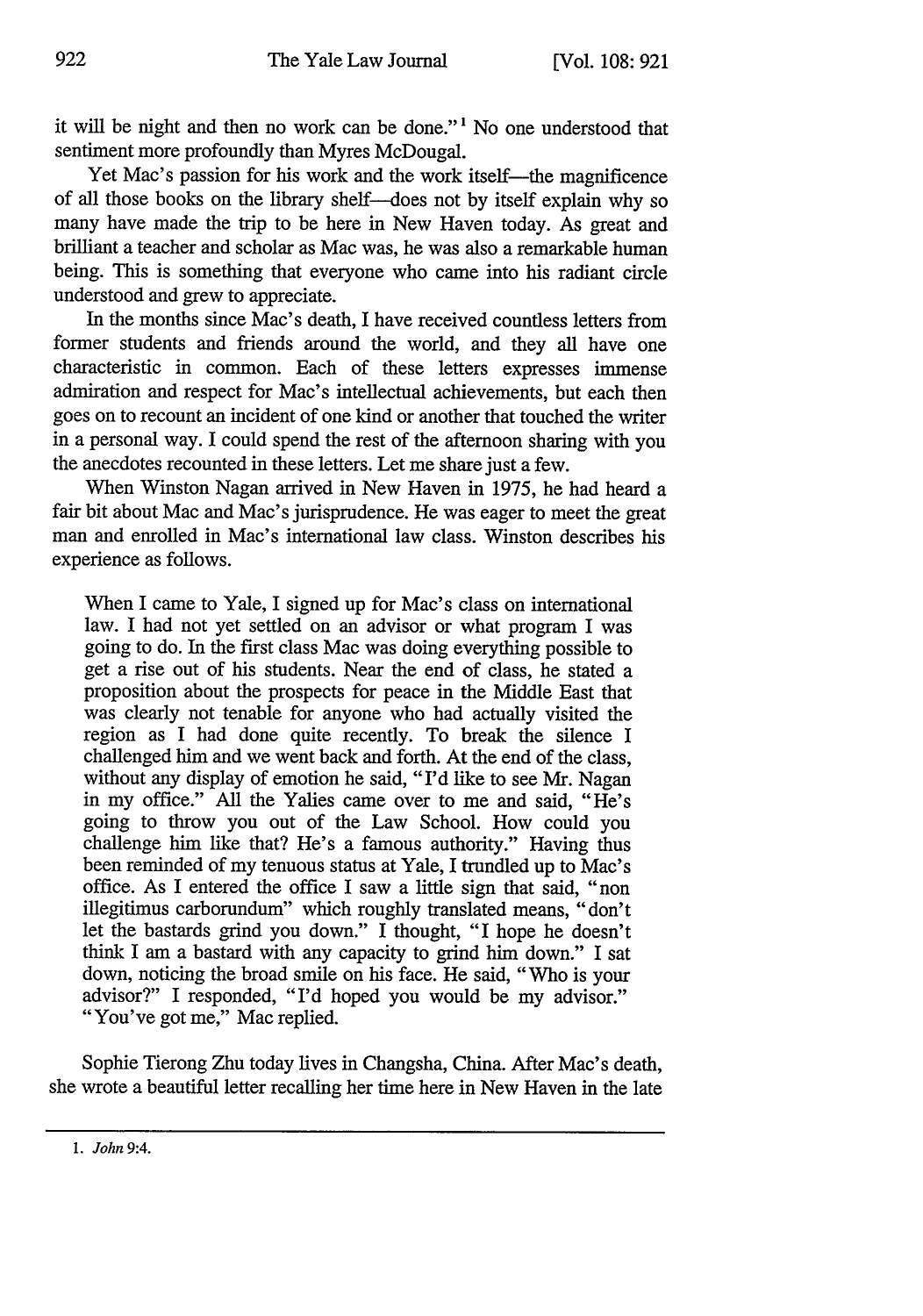## Kronman

1940s with her husband Ifon, who was a J.S.D. student at the time and was later driven to suicide during the cultural revolution when he stood up for the idea that government means the rule of law, not men-an idea that Sophie says Ifon always associated with his great teacher Myres McDougal. In her letter, Sophie describes the evenings she and Ifon spent at the McDougal home with Mac's young son John playing with his electric trains and operating a home movie camera. She remembers her time in New Haven as being lit up by Mac's warmth and welcome. "Mac made us feel at home," Sophie writes, "and gave the Graduate Program life."

Then there is the letter I received recently from Cecil Olmstead who, in addition to remarking on Mac's greatness as an intellect, goes on to say that he and Mac shared more than a common passion for ideas. They also shared an upbringing in the rural south and Cecil recounts the many long hours he and Mac spent reminiscing about fishing in cool streams and listening to great Southern politicians like Bilbow and others on the stump in their small home towns.

Each of these letters remarks on Mac's remarkable courtesy—his *Southern* courtesy, as it is characterized over and over again. In this increasingly barbaric age Mac's courtesy was indeed a rarity and pleasure. It was refreshing. But Mac's humanity went well beyond being wellmannered and polite in the superficial sense. Mac had a talent for friendship that very few people possess. He was a virtuoso of friendship. He was able almost instantly to take a deep interest in the young person who had just stepped into his office for the first time, and to put himself at the center of that person's life. Within minutes, a friendship had formed, and when Mac made a friend, the friendship lasted forever. Mac's friendships were not relations of a day or a week or a year. They endured for a lifetime, and if you were Mac's friend, he would follow you wherever you went. These weren't passive friendships either. They were very active friendships. Mac sought at every turn to be of help to his friends and to do whatever was within his power to assist them in their careers—and I might add that it was often within Mac's power to do quite a bit.

I might also add that Mac's famous capacity for friendship never to my knowledge compromised his formidable critical powers or deterred him from speaking with anything less than perfect bluntness, if the occasion required. I remember many lunches with Mac in the Faculty Dining Room. Mac would come in with a hearty laugh, join the table discussion, and ask what we were talking about. He would listen quietly for a minute or two, and then would turn to some learned colleague who had just made a very large statement of some sort and say, "that's the most damn ridiculous thing I've ever heard in my life." At that point you knew that lunch had begun.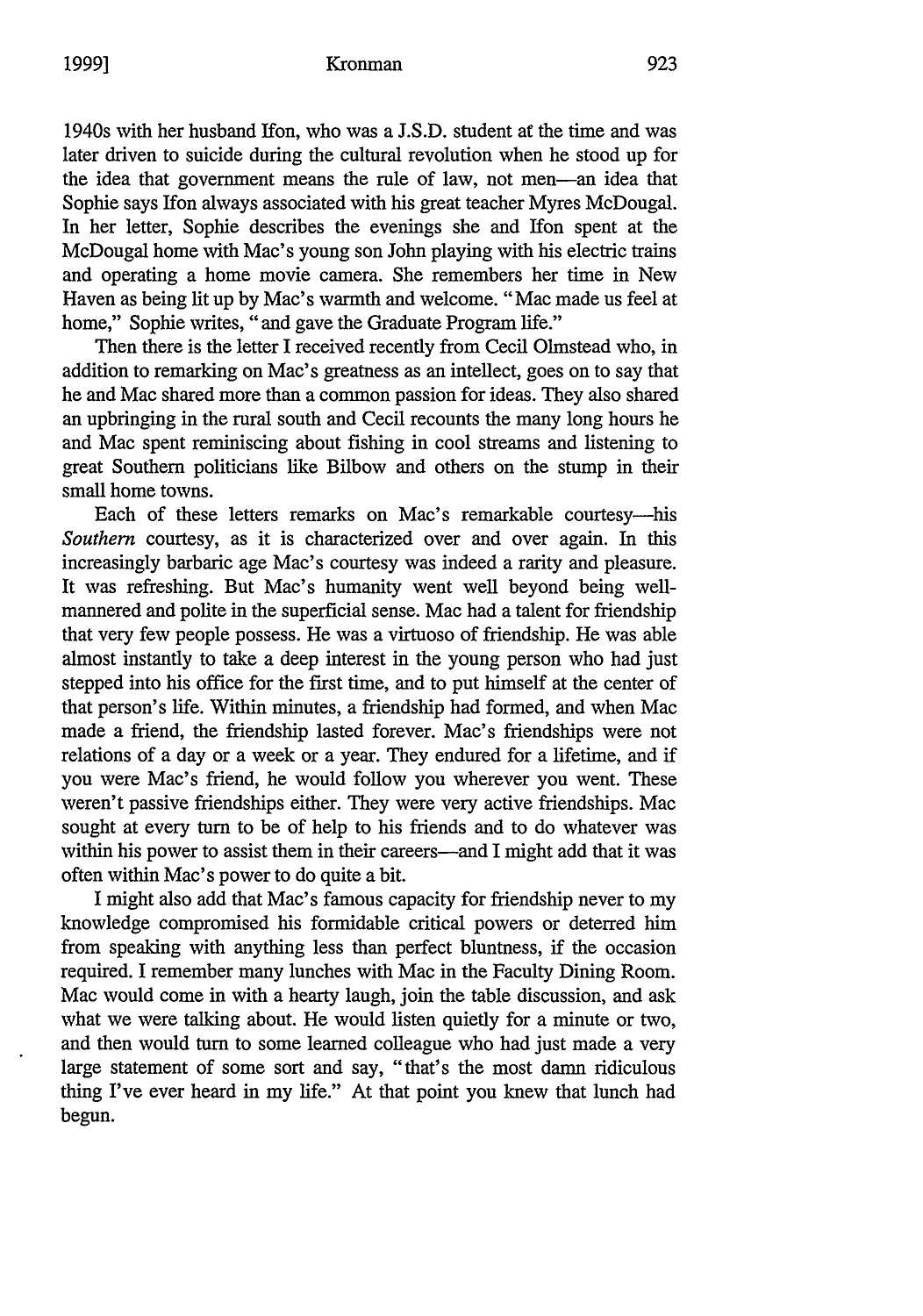Mac's good manners, as I say, never caused him to conceal his true views. One 1970 graduate of the Law School-a man named Rob Brown who now practices law in Rochester--wrote some years ago in his Class Notes for the *Yale Law Report* that his most vivid memory from law school was of a paper he wrote for Mac's course on Law, Science, and Policy. "I worked hard on it," Rob said, "But I didn't think I had done a terribly good job. I turned it in and much to my surprise it got a very high mark with a note at the bottom of the page that said, 'A fine job Mr. Brown. I didn't think you had it in you."'

This might seem like a paradox: the well-mannered Southern gentleman who is also an uncompromising man of science. But it isn't really a paradox at all. Good manners for Mac meant treating you with respect, and treating you with respect meant drawing you into the conversation, into the inquiry, into the search for truth. Mac was a tremendous friend, but friendship is in all its forms a kind of sharing. What Mac wanted most of all was to share his own intellectual vitality and passion for his work with his friends, and he knew that the very best way of doing this is always to speak honestly and to keep the truth in view.

I have been talking about Mac the man. I'd like now to say a word or two about his work. Others can speak at greater length about Mac's scholarship; they know it far better than I do. But I would like to make two basic points about Mac's intellectual achievement.

First, the formidable architecture of Mac's jurisprudence and the imposing vocabulary which goes with it has caused many to view his theory of law as something exotic, pursued by a few devoted students, but on the whole enjoying only a limited influence within the larger field of American academic legal studies. I think this view is deeply mistaken. Mac's policy science, as he called it, combines two basic ideas that are at the very core of legal studies in the United States today and which in fact define the reigning orthodoxy in American legal education. One is that the law is not a system of closed norms whose meaning is self-evident. A simple inspection of these norms shows that they do not contain within themselves an answer to the question of what ends they should be used to promote. We must begin our study of law, Mac argued, by acknowledging that law should be used for the advancement of shared goals and ideals, as an instrument of policy. Unless we put the law in this larger perspective, Mac said, we will never know how to ask, let alone to answer, the key questions that every legal theorist must address. Mac's other basic idea was that these questions of policy can themselves be approached in a rigorous and disciplined way-not in an ad hoc, slipshod fashion, moving from one question to the next without any guiding principles to structure the inquiry, but in a comprehensive and scientific manner. Mac's own version of policy science may not be the one that most law teachers in America employ today. But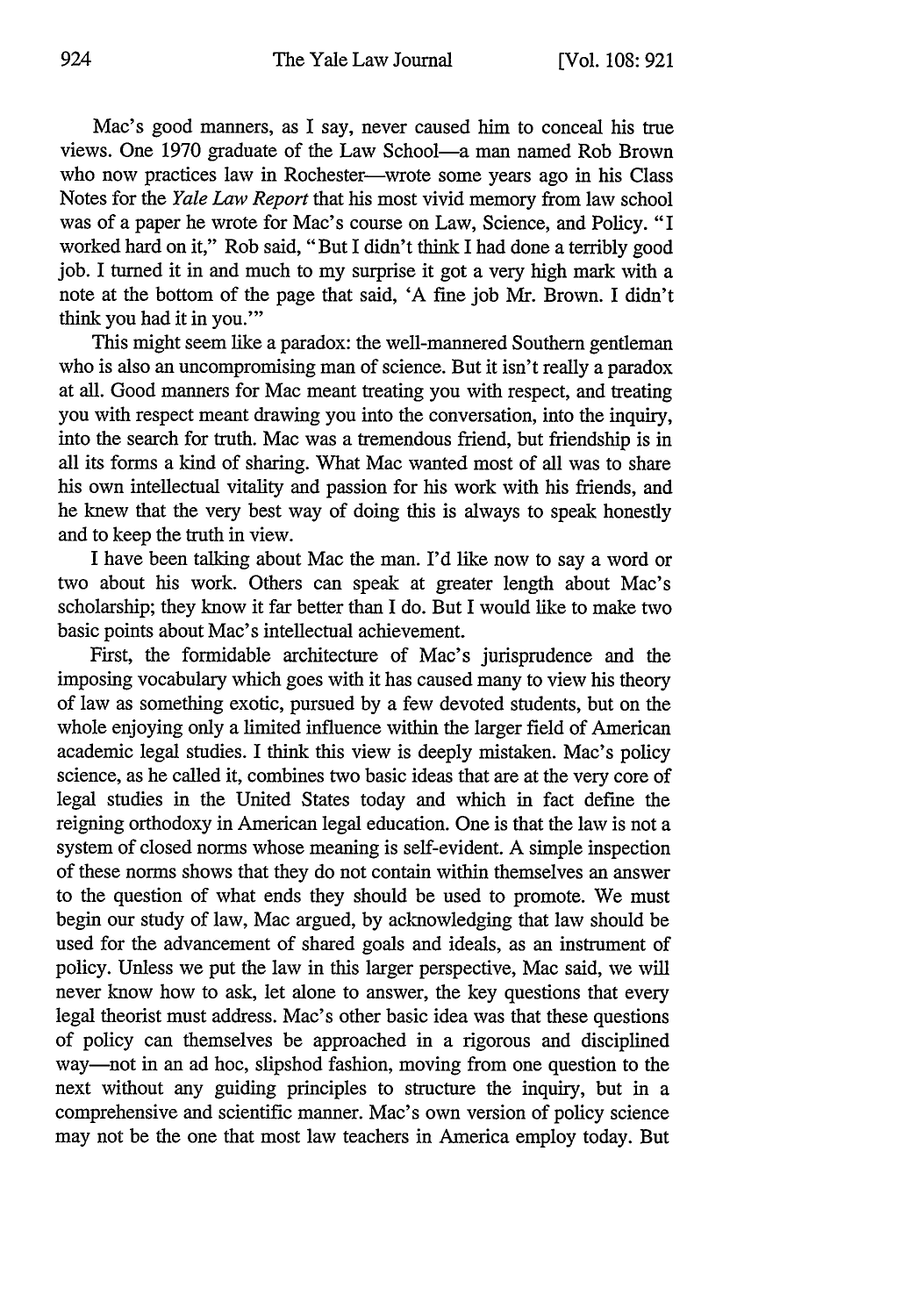the *idea* of a policy science-the idea that one must approach legal studies from a policy perspective and attempt to answer the questions that are posed from this point of view in a disciplined and scientific way-that is now an accepted idea, not only in this Law School but in every law school in America. Mac was the first to formulate this ideal, and whether or not his own distinctive jurisprudence has captured the field, the program he defined surely has.

Second, I would emphasize the durability of Mac's guiding ideals, the ideals of democracy and dignity. These are the two words that carry the greatest moral weight in Mac's jurisprudential lexicon. In recent years, we have seen a measure of progress toward the realization of both ideals. The collapse of the Soviet Union and the surprising resurgence of democratic life in Eastern Europe and Latin America make the cause of democracy seem brighter today than it has ever been before. And the international human rights movement now has a vigor and influence it never possessed in the past. Our progress toward the ideals of democracy and dignity makes it easy to think their defense is a simple matter. What could be less debatable than the need to support democracy and dignity against their enemies? But this is an anachronistic view. It confuses the present with the past. We need to remember how difficult it has been, in the past, to stand up for these ideals in the way Mac did from the start. Mac was always clear about their importance, and he had the courage to say what needed to be said. No one on this faculty, indeed no law teacher in America, has done more in his lifetime to advance these two ideals. Mac did this through the great intellectual force of his writing. But he also did it through the example of his own commitment and the steady accumulation of a network of friends who themselves have contributed importantly to the advancement of democracy and dignity for people everywhere-a magnificent and lasting achievement.

Let me close by saying a word about Mac's relationship to the Yale Law School. When I became Dean, I said that it was my ambition to broaden the horizons of the Yale Law School and to make it a school for the whole world. I said that the Yale Law School had become a great national institution, but that it needed now to look beyond our national borders, to take students from every corner of the world and to take an interest in the legal problems of their countries. Every law school dean in America today has the word "globalization" on his or her lips. I am no longer sure I know what this word means, but it has certainly become a fashionable term. Long before it was fashionable, however-long before it was even a term-Mac understood what globalization meant, and everything I have accomplished in the way of giving the program here at the Yale Law School a more global perspective builds on Mac's great accomplishments and would have been absolutely impossible without them.